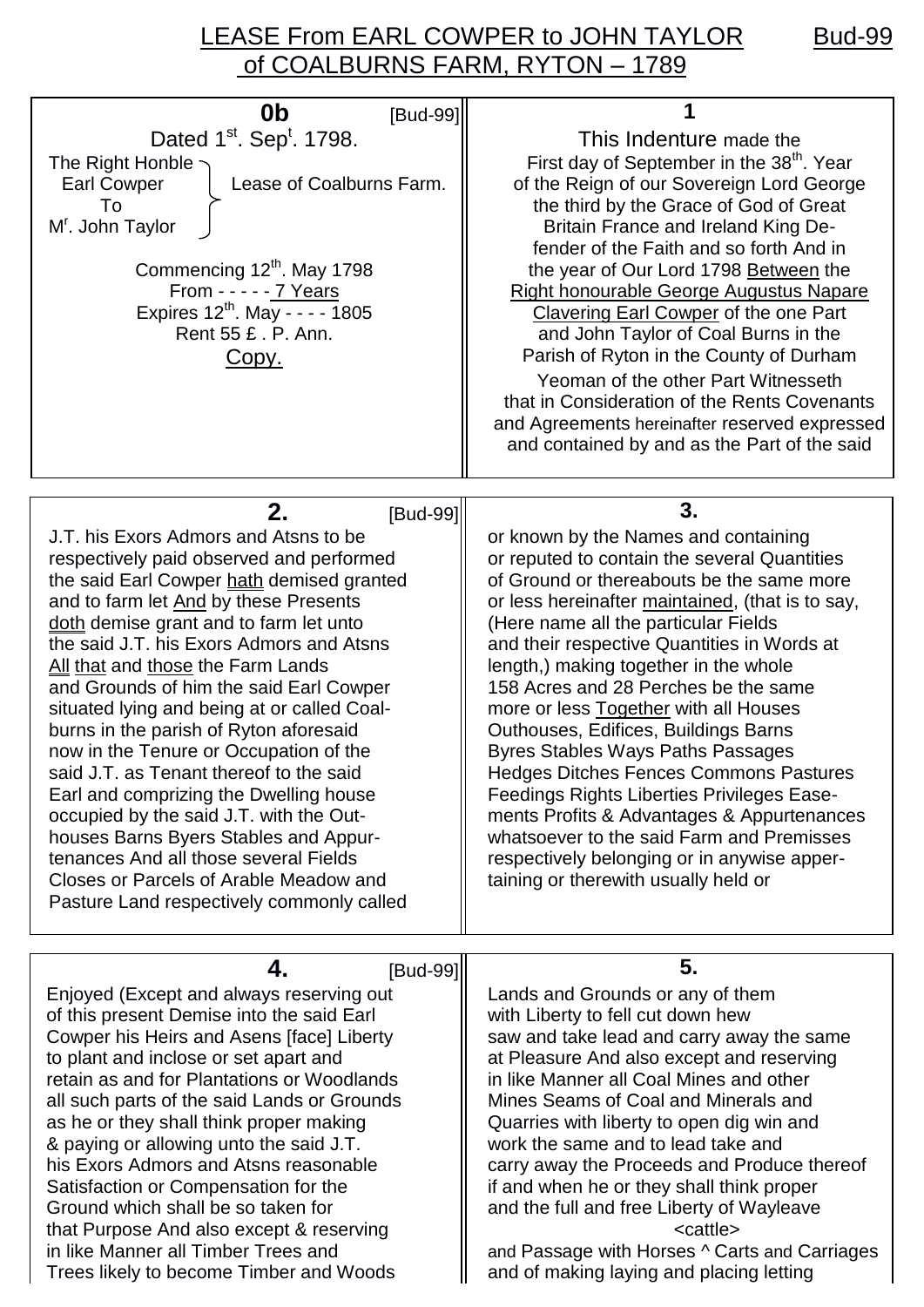| and Underwoods now standing growing<br>~< or > being which shall hereafter be standing<br>or growing or in or upon the said demised | using and enjoying Waggon Ways and other<br>Ways for the Purposes aforesaid or any of<br>them or otherwise in upon through or<br>over any of the said demised Lands or<br>Grounds and all other necessary and |
|-------------------------------------------------------------------------------------------------------------------------------------|---------------------------------------------------------------------------------------------------------------------------------------------------------------------------------------------------------------|
|                                                                                                                                     |                                                                                                                                                                                                               |
| [Bud-99]                                                                                                                            |                                                                                                                                                                                                               |
| proper Privileges and Powers for the Use                                                                                            | making and paying or allowing to the said                                                                                                                                                                     |
| opening winning working carrying on                                                                                                 | J.T. his Exors Admors and Atsns reasonable                                                                                                                                                                    |
| and full Enjoyment of ant Colliery or                                                                                               | Satisfaction or Compensation for all Damages                                                                                                                                                                  |
| Collieries or Coal Mines or other Mines or                                                                                          | and Spoil of Ground which shall be done or                                                                                                                                                                    |
| Quarries upon within or under the same                                                                                              | occasioned by the Use Exercise or Enjoyment                                                                                                                                                                   |
| Lands or Grounds or any of them or any                                                                                              | of any of the said excepted and reserved Pre-                                                                                                                                                                 |
| Part thereof or upon within or under any                                                                                            |                                                                                                                                                                                                               |
|                                                                                                                                     | misses which Satisfaction or Compensation as                                                                                                                                                                  |

where And likewise full and free Power <as on>

and Authority to grant demise or let any  $\parallel$  (if any) which shall be taken  $\wedge$  for Plantations such Wayleave and Liberty of Way and  $\parallel$  or Woodlands as aforesaid if the said Parties differ Passage and all or any other of such about the same) shall be ascertained by three Privileges and Powers as aforesaid to any  $\|\cdot\|$  or by any two of three indifferent Persons other Person or Persons as aforesaid to any  $\|\cdot\|$  one named by each Party and the third by other Person or Persons whomsoever and  $\parallel$  the two first named And also except and to reserve receive and take the Rents **reserving unto the said Earl Cowper his Heirs** Issues and Profits thereof to and for his and Atsns the Right and full and free and their own Use and Benefit he the **Act 1** Liberty of Hunting Hawking Shooting said Earl Cowper his Heirs or Assigns Fishing and Fowling in and upon the said

**8. Bud-991 9.** Premises and every Part thereof &  $\parallel$  Year (that is to say) on the 22<sup>d</sup>. Day of To have and to hold the said  $\parallel$  November and the 12<sup>th</sup>. Day of May in Farms lands Grounds and Premises **Example 1** every Year by even and equal Payments mentioned and intended to be here by demised  $\|\cdot\|$  and the first Payment thereof to be made as aforesaid with their and every of their on the 22<sup>d</sup>. Day of November next ensuing the Appurtenances (except as before excepted) Date of these Presents and the same yearly Rent into the said J.T. his Exors Admors  $\|\cdot\|$  or Sum to be payable and paid as aforesaid free and Atsns from the 12<sup>th</sup> Day of May  $\parallel$  and clear of and from all Taxes Charges Rates now last past for and during and unto  $\parallel$  Levies Assessments Impositions and Outgoings the full End and Term of 7 Years from  $\parallel$  to be <taxed> charged thence next ensuing and fully to be compleat  $\|\cdot\|$  Whatsoever already or hereafter  $\wedge$  rated levied and ended Yielding and Paying Assessed imposed or payable upon or for or in Re therefore yearly and every Year during  $\|\cdot\|$  Put of the said demised Premises or any of them the said Term unto the said Earl Cowper  $\|\cdot\|$  or any Part thereof and which shall become due his Heirs and Atsns the Rent or Sum of  $\|\cdot\|$  during the said Term by Authority of Parliament 55 Pounds of lawful Money of Great **If the U.S. Intervelly or otherwise howsoever** (the Land tax and all Fee Britain on Two Days or Times in the  $\|\cdot\|$  Farm Rent or Rents if any issuing out of or payable For the said demised Premises and which shall have been paid by the said John Taylor his Exors Admors or Atsns only excepted And also **10. IBud-991 11.** 

Yielding and paying unto the  $\parallel$  aforesaid) to be payable and paid at and in the said Earl Cowper his Heirs or Atsns the **Same Times and Manner as and together with the** further yearly Rent of Sum of 5 Pounds of  $\|\$  said yearly Rent or Sum of 55 £. and free like lawful Money for every Acre and  $\parallel$  from all Taxes Charges Rates Levies Assessments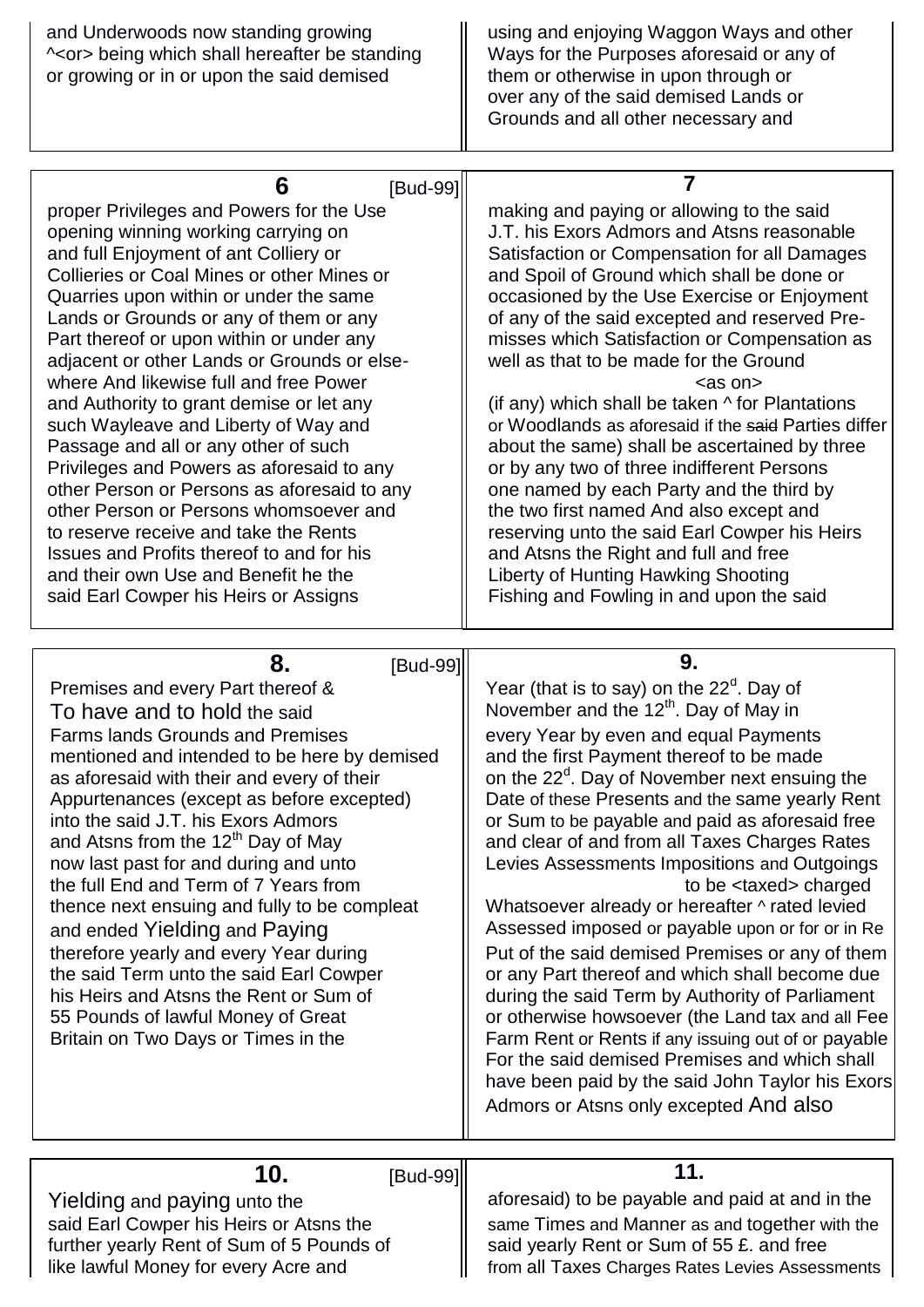| proportionably after that Rate for every<br>greater of less Quantity than an Acre of the<br>hereby demised Lands and Grounds which during<br>the said Term shall be by the said J.T. his<br>Exors Admors and Atsns broken up tilled treated<br>used or managed in any Respect contrary to<br>the Purport and Intent of any of the Covenants &<br>Agreements hereinafter contained and or expressed<br>With respect to the Treatment Tillage Cul-<br>tivation and Management thereof respectively<br>unless by the Consent in Writing of the said<br>Earl Cowper his Heirs or Atsns first and<br>obtained and every such further yearly Rent or<br>Sum (in Case any shall become payable as                                                                                                                                                                                                                                                        | Impositions and Outgoings (except as hereinbefore<br>excepted) and the first Payment thereof respectively<br>to be made on such of the said Days of Payment as<br>shall happen next after the Breach of Covenant<br><b>Neglect Admission or Default in Respect</b><br>whereof<br>the same shall accrue due or become payable and<br>the same to continue payable as aforesaid from<br>thenceforth during the then Residue of the said<br>Term And the said J.T. for himself his Heirs<br>Exors Admors and Atsns do thereby covenant<br>promise and agree to and with the said Earl<br>Cowper his Heirs or Atsns in Manner following<br>(that is to say) that he the said John T. his Exors<br>Admors and Atsns shall and will from Time to<br>Time and at all Times during the said Term                                                                                                                                                                        |
|---------------------------------------------------------------------------------------------------------------------------------------------------------------------------------------------------------------------------------------------------------------------------------------------------------------------------------------------------------------------------------------------------------------------------------------------------------------------------------------------------------------------------------------------------------------------------------------------------------------------------------------------------------------------------------------------------------------------------------------------------------------------------------------------------------------------------------------------------------------------------------------------------------------------------------------------------|-----------------------------------------------------------------------------------------------------------------------------------------------------------------------------------------------------------------------------------------------------------------------------------------------------------------------------------------------------------------------------------------------------------------------------------------------------------------------------------------------------------------------------------------------------------------------------------------------------------------------------------------------------------------------------------------------------------------------------------------------------------------------------------------------------------------------------------------------------------------------------------------------------------------------------------------------------------------|
|                                                                                                                                                                                                                                                                                                                                                                                                                                                                                                                                                                                                                                                                                                                                                                                                                                                                                                                                                   |                                                                                                                                                                                                                                                                                                                                                                                                                                                                                                                                                                                                                                                                                                                                                                                                                                                                                                                                                                 |
| 12.<br>[Bud-99]<br>well and truly pay or cause to be paid unto<br>the said Earl Cowper his Heirs or Atsns the said<br>Yearly Rent or Sum of 55 Pounds of lawful<br>Money of Great Britain and also every such<br>conditional further yearly Rent or Sum as &<br>hereinbeforementioned (in Case any such shall<br>become payable) on the several Days or Times<br>and in the Manner herein before mentioned<br>and appointed for the Payment thereof respec-<br>tively free and clear of and from all Taxes<br><b>Charges Rates Duties Levies Assessments Impo-</b><br>sitions and Outgoings whatsoever as aforesaid<br>except as aforesaid and that he the said J.T. and<br>his Heirs Exors Admors and Atsns shall and will also<br>duly and regularly pay and discharge all & every the<br><b>Taxes Charges Rates Duties Levies Assessments</b><br>Impositions and Outgoings whatsoever already<br>or hereafter to be taxed charged rated levied | 13.<br>assessed or imposed or payable upon or for or in<br>Respect of the said demised Premises or any of<br>them or any Part thereof and which shall be-<br>come due during the said Term by Authority<br>of Parliament or otherwise howsoever and<br>well and effectually save defend help harmless<br>and indemnified the said demised Premises and<br>the said Earl Cowper his Heirs Exors Admors<br>and Atsns and all other his and their Estates &<br>Effects of from and against the Payment and<br>Discharge thereof and all Cost Charges Dama-<br>ges Expences Claims and Demands whatsoever<br>which shall or may accrue or be sustained or in-<br>curred by Reason or Means or in Consequence<br>of the Non Payment or Non Discharge thereof<br>or of any of them or of any Part thereof respec-<br>tively when due the Land tax and such Free- Farm<br>Rent or Rents if any as aforesaid only excepeted<br>And also that he the said J.T. his Exors |
|                                                                                                                                                                                                                                                                                                                                                                                                                                                                                                                                                                                                                                                                                                                                                                                                                                                                                                                                                   |                                                                                                                                                                                                                                                                                                                                                                                                                                                                                                                                                                                                                                                                                                                                                                                                                                                                                                                                                                 |
| 14.<br>[Bud-99]<br>Admors and Atsns shall and will during the<br>said Term at their own proper Costs and Charges<br>keep all and every the Houses Outhouses Barn<br>Barns Stables and Buildings (the Roofs Walls<br>and Main Timbers thereof excepted) and all<br>and every the Windows and Shutters thereof<br>Doors Locks Keys Bolts Bars hinges Crooks<br>Gates Stoops and Styles and all the Hedges<br>and Fences except those for the inclosing young<br>Springs of Wood if any Ditches Drains and<br>Water Courses of upon and belonging to the<br>said demised Premises (as well such as may<br>hereafter be made set up or placed thereon<br>as those now there) in good and tenantable                                                                                                                                                                                                                                                   | 15.<br>in such Repair and Condition as aforesaid<br>and the quiet and peaceable Possession thereof<br>unto the said Earl Cowper his Heirs or Atsns<br>at the Expiration or Determination of the said<br>Term And shall and will from Time to<br>Time and at all Times during the said Term<br>upon Request at his own Expence lead all<br>such Stones Timber Lime and other Materials<br>and Things as shall be necessary or proper<br>in for or about the Repairing of the houses<br>and Buildings of and upon the said demised<br>Premises and all such Stakes and R[ice] as shall<br>be requisite for making any new Fences. and<br>likewise all such Stones as shall be requires                                                                                                                                                                                                                                                                            |

Repair and Condition and the Hedges Ditches <br>
Drains and Water Courses will scoured backed <br>
Earl Cowper his Heirs or Assigns shall think

Repair and Condition and the Hedges Ditches<br>Drains and Water Courses will scoured backed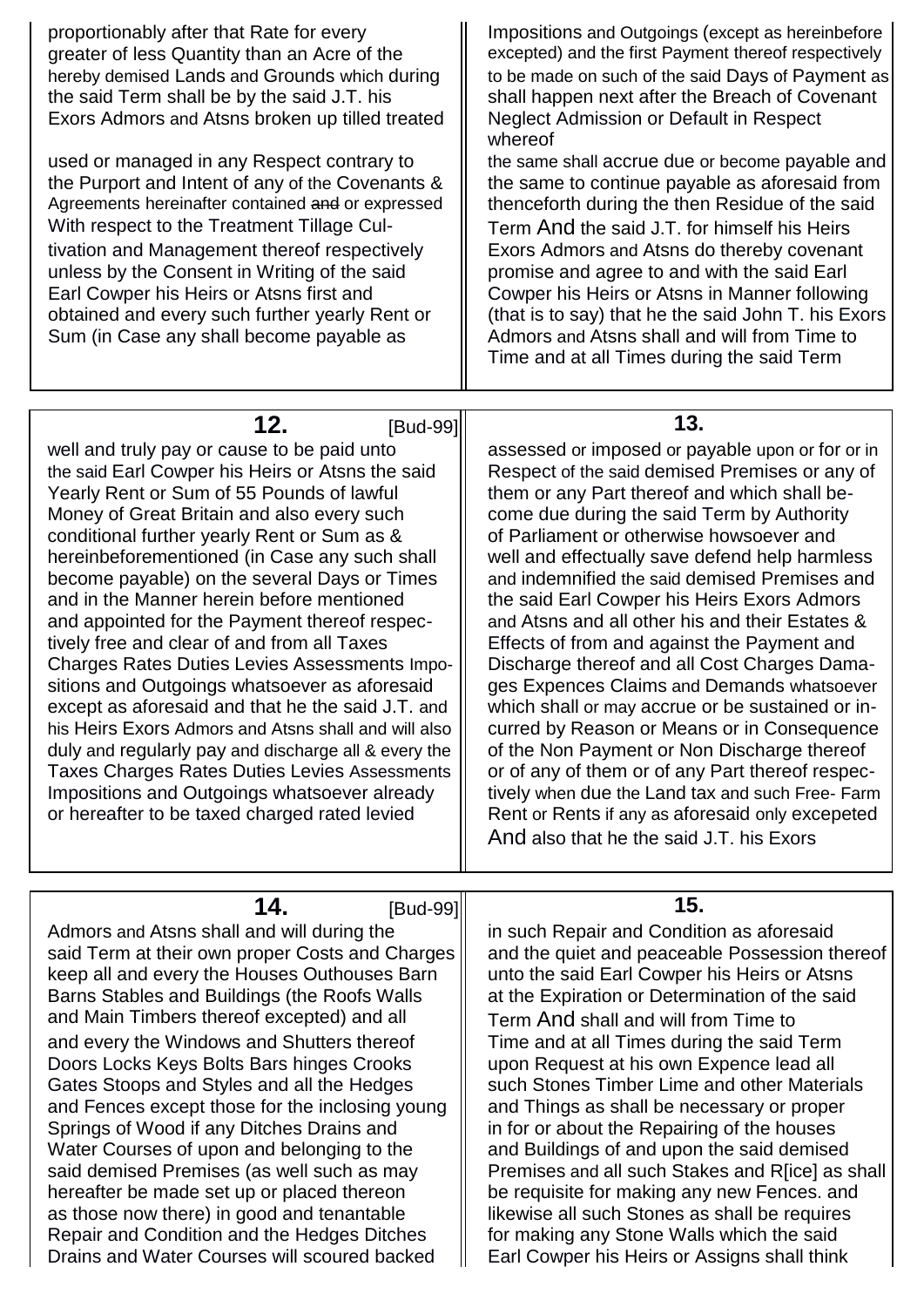| 16.<br>[Bud-99]<br>thereof during the said Term And that he<br>the said J.T. his Exors Admors and Atsns shall<br>not cut down lop top Spoil or damnify or<br>cause or Suffer to be cut down lopped topped<br>Spoiled or damnefied any of the Trees Saplings<br>or Underwood now standing or being or which<br>shall hereafter be set planted or growing<br>upon the said demised Lands or Grounds or<br>any Part thereof but shall and will with<br>due Care nourish and preserve the same and<br>also the Quicksetts and or Quicks growing and<br>to be growing in the Hedges and Hedge Rows<br>of the said Premises or as to promote and<br>encourage the Growth thereof And shall<br>not nor will remove or carry away or Suffer<br>to be removed or carried away from off the<br>said demised Premises any of the Thorns Gar[se]l<br>or Underwood growing or to be growing thereon<br>nor do or commit or cause or suffer to be | 17.<br>done or committed any wilful Waste Spoil<br>or Damage to or upon the said demised &<br>Premises or any Part thereof during the<br>said Term And shall and will plow<br>till husband and manage such parts of the<br>said demised lands and Grounds as now<br>are and during the Continuance of the said<br>Term shall be in Tillage according to the<br>best and most approved usage and Course<br>of Husbandry of the Country observing<br>the several Covenants restrictions and<br>agreements hereinafter expressed & contained<br>with Respect to the Tillage Plowing Cultiva-<br>tion and Management thereof And<br>shall not nor will have or use in Tillage<br>at any one Time during the said Term more<br>than 45 Acres of the said demised Lands<br>and Grounds And shall and will yearly |
|-------------------------------------------------------------------------------------------------------------------------------------------------------------------------------------------------------------------------------------------------------------------------------------------------------------------------------------------------------------------------------------------------------------------------------------------------------------------------------------------------------------------------------------------------------------------------------------------------------------------------------------------------------------------------------------------------------------------------------------------------------------------------------------------------------------------------------------------------------------------------------------------------------------------------------------|------------------------------------------------------------------------------------------------------------------------------------------------------------------------------------------------------------------------------------------------------------------------------------------------------------------------------------------------------------------------------------------------------------------------------------------------------------------------------------------------------------------------------------------------------------------------------------------------------------------------------------------------------------------------------------------------------------------------------------------------------------------------------------------------------------|
| 18.<br>[Bud-99]<br>and every Year during the said Term<br>faugh or fallow one full third Part of<br>the arable or tillage Grounds of the said<br>demise Premises or as near one third Part<br>thereof as the Circumstances of the several<br>Fields will admit of And shall and<br>will yearly & Every Year lay and spread 3 Fothers<br>or Wain-Loads of good well burnt un-<br>fallen Lime or 15 Fothers or Wain Loads<br>of good rotten Stable Dung or Manure<br>upon every Acre of such fallow Grounds<br>and plow the same 5 Times at the least And<br>shall not nor will have use or continue<br>any of the said demised Lands or Grounds<br>in Tillage longer than during three successive<br>Years And shall and will yearly and<br>in every Year lay down to Grass one full                                                                                                                                                 | 19.<br>third Part of the arable or tillage Grounds<br>or as near one third Part thereof as the<br>Circumstances of the several Fields will<br>admit of And shall not nor will have<br>take or reap from any Land intended to be<br>so laid down to Grass as aforesaid more<br>than one Crop of Corn after fallowing<br>and liming or manuring and plowing the<br>same as hereinbefore mentioned before the<br>same shall be so laid down to Grass And<br>shall and will lay the same down with<br>such Crop of Corn and sow upon every Acre<br>thereof and proportionably after the same<br>Rate upon every less Quantity than an<br>Acre 7 Pounds or upwards of good red Clover<br>Seeds and 5 Pounds or upwards of good white<br>or yellow Clover Seeds and 1/2 a Bushel of                              |
| 20.<br>[Bud-99]<br>Ray Grass Seeds and that the Grounds<br>which shall be so laid down shall be<br>continued in Grass during 3 Years at<br>the least before the same shall be plowed<br>or broken up or again converted into Tillage<br>and that he the said J.T. his &c. &c. shall<br>not nor will graze or depasture any of the<br>Lands or Grounds which shall have been<br>sown with Clover and Grass Seeds for the                                                                                                                                                                                                                                                                                                                                                                                                                                                                                                             | 21.<br>the hereby Demised Closes Lands or Grounds<br>called the Meadow Field and Pit Field or<br>either of them or any Part thereof but shall<br>and will continue the same in Grass during<br>the whole of the said Term and shall and will<br>convert into Tillage in lieu of the arable or<br>tillage Grounds which shall be laid down to<br>Grass as herein before mentioned such other of<br>the said hereby demised Lands or Grounds or                                                                                                                                                                                                                                                                                                                                                              |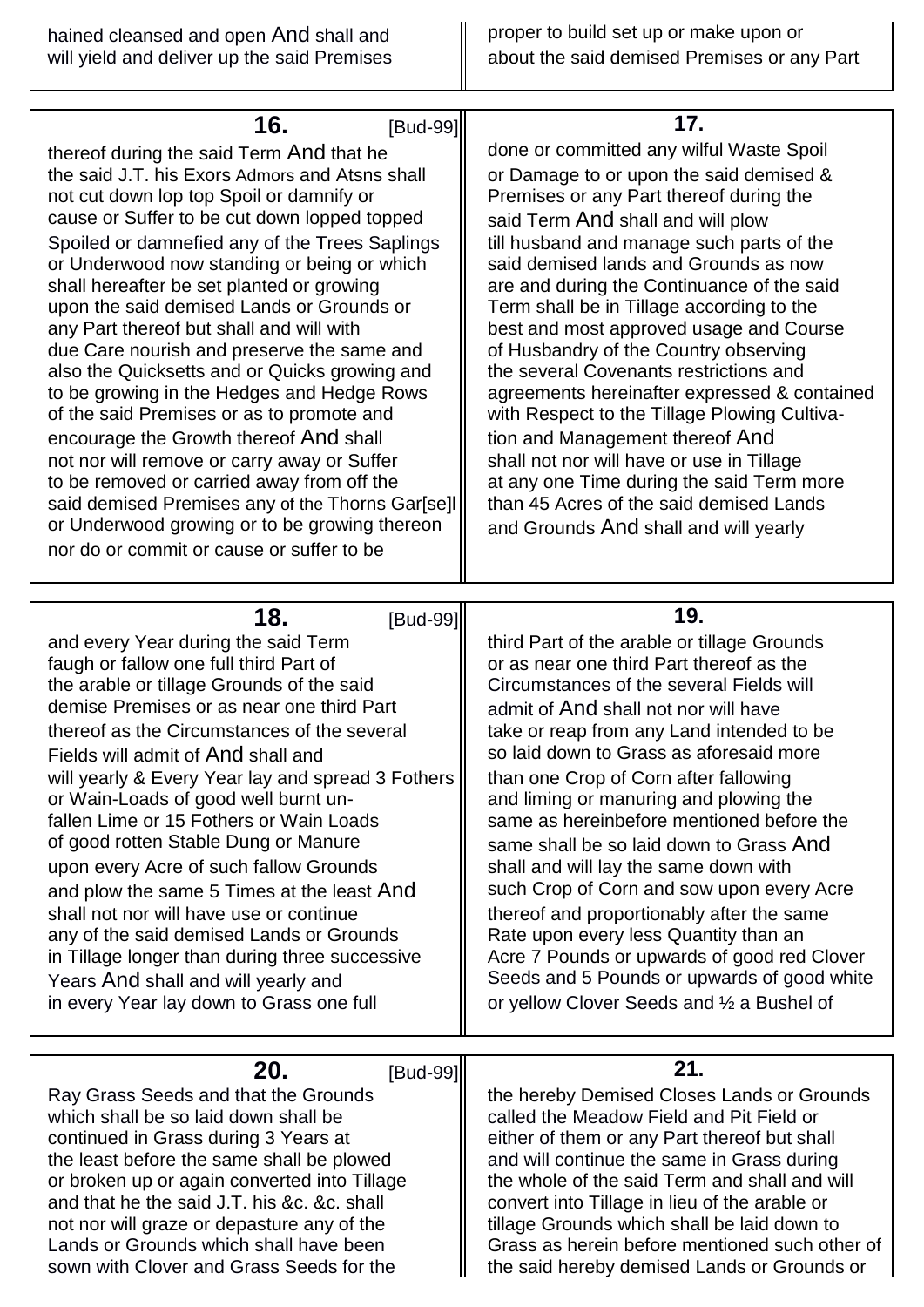| Purpose of being laid down to Grass as a-<br>foresaid in the last Year of the s <sup>d</sup> . Term<br>subsequent to the 1 <sup>st</sup> Day of October next<br>preceding the End of the said Term but<br>shall and will keep the same un-eaten<br>from and after that Day during the there<br>Residue of the said Term And shall not nor<br>will at any Time during the said Term<br>plow or break up or convert into Tillage                                                                                                                                                                                                                                                                                                                                                                                                                                                                                                                | such Part or Parts thereof only as shall be by<br>the said Earl Cowper his Heirs or Atsns or<br>his or their Agents assigned or appointed for<br>that Purpose as hereinafter mentioned And<br>shall not nor will pare or burn any of the<br>said hereby demised Lands or Grounds without<br>the [Licence] or Consent of the said Earl Cowper<br>his Heirs or Atsns or his or their Agent or<br>Agents in that Behalf first had & obtained in                                                                                                                                                                                                                                                                                                                                                                                                                             |
|-----------------------------------------------------------------------------------------------------------------------------------------------------------------------------------------------------------------------------------------------------------------------------------------------------------------------------------------------------------------------------------------------------------------------------------------------------------------------------------------------------------------------------------------------------------------------------------------------------------------------------------------------------------------------------------------------------------------------------------------------------------------------------------------------------------------------------------------------------------------------------------------------------------------------------------------------|--------------------------------------------------------------------------------------------------------------------------------------------------------------------------------------------------------------------------------------------------------------------------------------------------------------------------------------------------------------------------------------------------------------------------------------------------------------------------------------------------------------------------------------------------------------------------------------------------------------------------------------------------------------------------------------------------------------------------------------------------------------------------------------------------------------------------------------------------------------------------|
|                                                                                                                                                                                                                                                                                                                                                                                                                                                                                                                                                                                                                                                                                                                                                                                                                                                                                                                                               |                                                                                                                                                                                                                                                                                                                                                                                                                                                                                                                                                                                                                                                                                                                                                                                                                                                                          |
| 22<br>[Bud-99]<br>writing And shall not nor will at any<br>Time during the said Term sow upon the<br>said demised Lands or Grounds or any of them<br>or any Part thereof any Hemp Flax or Rape<br>for seed And shall and will yearly and<br>every Year during the Term destroy the Moles<br>in and upon the said demised Premises and<br>properly scaile and dress the Meadow and<br>Pasture Lands thereof And that he the said<br>J.T. his Exors Admors and Atsns shall not<br>nor will sell or dispose of or cause or permit<br>to be carried off the said demised Premises any<br>of the Hay or Straw which shall have grown<br>thereon or any Dung Compost or Manure which<br>shall have arisen or be made upon the said<br>Premises but shall and will use employ spend<br>and consume or leave upon the said demised                                                                                                                    | 23.<br>Premises all the Hay and Straw grown<br>thereon and at the most proper Times and<br>Seasons in the Year lay and spread in a good<br>husbandlike Manner all the Dung Compost<br>and Manure arising therefrom or otherwise<br>made upon the said demised Premises on such<br>Parts of the said demised Lands and Grounds<br>as the said Earl Cowper his Heirs or Atsns or<br>his or their Agent or Steward Agents or<br>Stewards shall direct or appoint and in Default<br>of such Direction or Appointment upon such<br>Parts thereof as shall most need the same -<br>laying and spreading one half Part thereof<br>upon the Grass Lands and the remaining<br>half Part thereof on the arable or tillage<br>Lands except such Dung Compost or Manure<br>as shall arise or be made upon the said                                                                   |
| 24.<br><b>IBud-991</b>                                                                                                                                                                                                                                                                                                                                                                                                                                                                                                                                                                                                                                                                                                                                                                                                                                                                                                                        | 25.                                                                                                                                                                                                                                                                                                                                                                                                                                                                                                                                                                                                                                                                                                                                                                                                                                                                      |
| Premises subsequent to the 22 <sup>d</sup> . Day of<br>November next preceeding the End of the<br>said Term which the said J.T. his Exors<br>Admors and Atsns shall and will leave upon the<br>said demised Premises for the said Earl Cowper<br>his Heirs or Atsns or his or their suceeding<br>Tenant or Tenants of the said Premises And<br>that he the said John Taylor his Exors Admors<br>or Atsns shall and will permit and Suffer the<br>said Earl Cowper his Heirs or Atsns or<br>their Agents Servants or Workmen or suceeding<br>Tenant or Tenants of the said demised Premises<br>in the Winter and Spring next preceeding the<br>End of the said Term to enter and come into<br>and upon the said demised Lands and Grounds<br>or any Part thereof except such arable Grounds<br>as shall be designed or intended for the away<br>going Crop of the said J.T. his &c. as herein-<br>after mentioned at convenient and seasonable | Times to sow and harrow the arable<br>Parts thereof except as aforesaid and to scale<br>and mole the Meadow and Pasture Lands<br>as shall be thought necessary or proper And<br>that the said J.T. his Exors Admors and Atsns<br>shall not nor will in the Winter or Spring<br>next preceding the End of the said Term<br>keep and agist upon the said Demised Lands<br>or Grounds or any Part thereof a greater Num-<br>ber or Stock of Cattle or Sheep than shall<br>have been usually kept or agisted thereon in<br>the preceeding Years of the said Term And<br>shall and will hain and free from grazing &<br>eatage all the Pasture Lands of the said demi-<br>sed Premises from and after the 25 <sup>th</sup> Day of<br>March next preceding the End of the said<br>Term And that the said Earl Cowper his heirs<br>or Atsns or his or their necessary Tenant or |
|                                                                                                                                                                                                                                                                                                                                                                                                                                                                                                                                                                                                                                                                                                                                                                                                                                                                                                                                               | 27.                                                                                                                                                                                                                                                                                                                                                                                                                                                                                                                                                                                                                                                                                                                                                                                                                                                                      |
| 26.<br>[Bud-99]<br>Tenants shall have full and free Liberty to<br>sow such of the said Lands or Grounds as<br>shall be designed or intended for the away                                                                                                                                                                                                                                                                                                                                                                                                                                                                                                                                                                                                                                                                                                                                                                                      | shall or may be regularly and constantly<br>supplied with the Straw arising therefrom<br>And that it shall and may be lawful to                                                                                                                                                                                                                                                                                                                                                                                                                                                                                                                                                                                                                                                                                                                                          |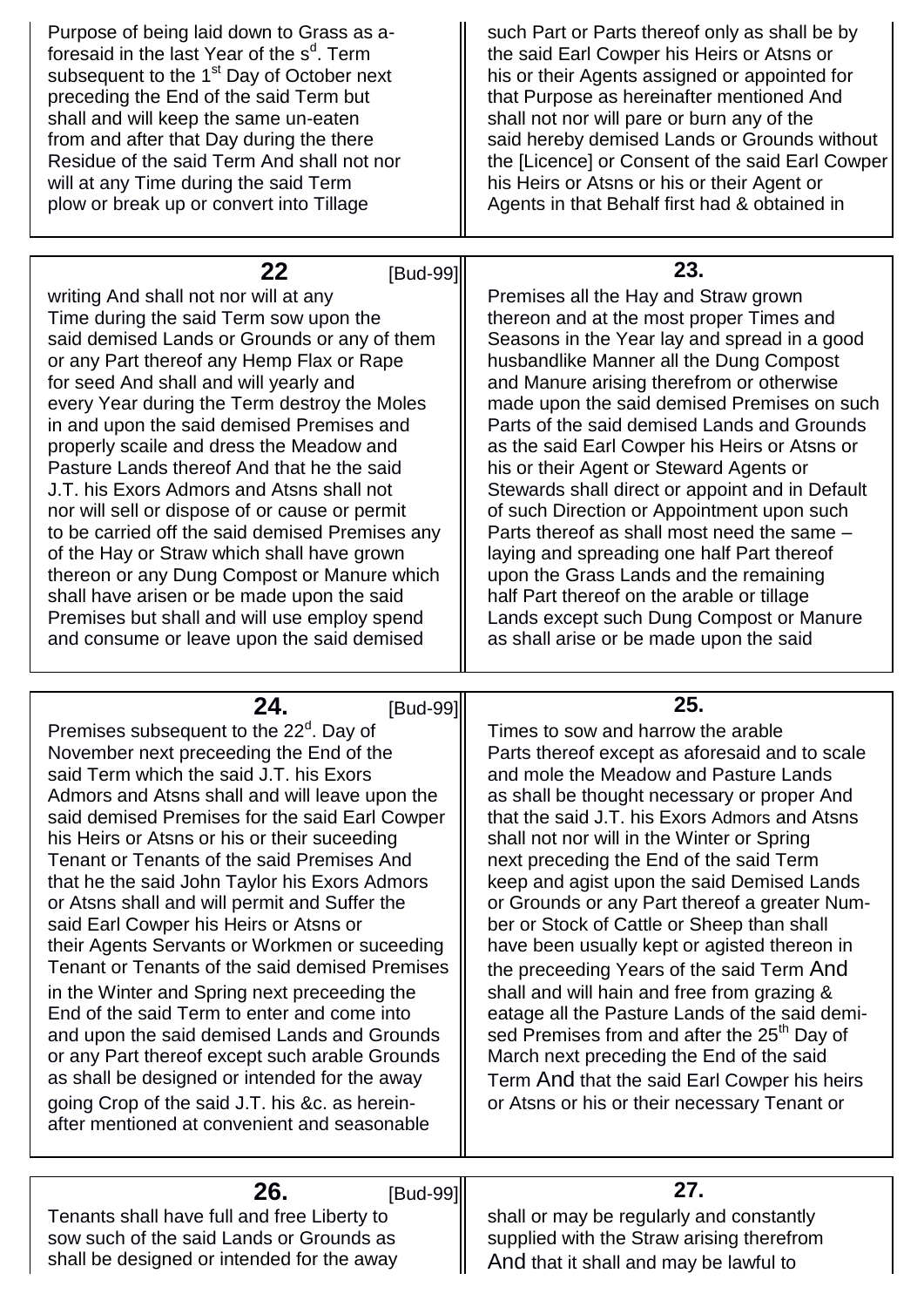going Crop of the said John Taylor his Exors  $\|\cdot\|$  and for the said Earl Cowper his Heirs and Admors or Atsns or any Part thereof with  $\|\cdot\|$  Atsns and his and their Agent or Steward Hay Grass or Clover Seeds at convenient Hagents or Stewards and such Workmen and Times in the proper Season for that Purpose  $\|\cdot\|$  Servants as he or they shall think proper to and to harrow and roll in such Seeds accord-<br>  $\parallel$  employ therein from Time to Time and at all ing to the Custom of the Country and like-  $\|\cdot\|$  or any Times or Time during the said Term to wise at any Time after the 1<sup>st</sup> Day of Decem-<br>  $\begin{array}{|l|l|}\n\hline\n\end{array}$  enter or come into and upon the said demised<br>  $\begin{array}{|l|l|}\n\hline\n\end{array}$  enter or come into and upon the said demised<br>  $\begin{array}{|l|l|}\n\hline\n\end{array}$  enter or Premises or any of them or any Part or Parts to plow lime and manure all or any Part or  $\parallel$  thereof to view and see the State of Repair Parts of the said Lands or Grounds then in-<br>  $\|\cdot\|$  and Condition thereof and to erect build and tended for Fallow And that he the said J.T.  $\|\cdot\|$  set up such Stone Walls or Fences and make his Exors Admors and Atsns shall and will **Starff and Repairs Additions or Improvements to** thresh out their away going Crop in a regular  $\|\cdot\|$  in upon or about the same as he the said Manner and at the most convenient Times  $\|\cdot\|$  Earl Cowper his Heirs or Atsns or his or their and so as that the next succeeding Tenant or Tenants of the said hereby demised Premises

**28. IBud-991 29** 

Agent or Steward Agents or Stewards having  $\|\cdot\|$  Time during the said Term without the the Superintendance and Care of the said Consent of the said Earl Cowper his Heirs or Premises shall be required or think fit **Atsns** first had and obtained in Writing for as well as to view and see the Husbandry  $\parallel$  that Purpose permit or suffer any Person or Conduct and Management of and with  $Re$ -  $\parallel$  Persons whomsoever to lead carry or convey spect to the said Premises by the said J.T.  $\|\cdot\|$  with Waggons Wains Carts or other Carriages his Exors Admors or Atsns And moreover **All any Coals Cynders Stones or other Things in** that he the said J.T. his &c. or Atms. Shall  $\|\cdot\|$  through over or along the said demised Premises not nor will at any Time during the said  $\|\cdot\|$  or any Part thereof And shall and will Term hereby granted assign transfer or set-<br>  $\parallel$  permit and suffer the said Earl Cowper his over or let or demise the said hereby demised  $\|\cdot\|$  heirs or Atsns and he or they are hereby au-Premises or any of them or any Part thereof to  $\|\cdot\|$  thorized and impowered to commence sue and any Person or Persons whomsoever for all or  $\|\cdot\|$  prosecute or cause to be commenced sued and any Part of the said Term without the Licence  $\|\cdot\|$  prosecuted such Action or Actions as he or they or Consent of the said Earl Cowper his Heirs or  $\parallel$  shall think fit in the Name or Names of Atsns first had and obtained in Writing for  $\|\cdot\|$  him the said John Taylor his Heirs Admors that Purpose And that the said J.T. his  $\|\cdot\|$  or Atsns or any of them against any Person Exors Admors or Atsns shall not will at any  $\|\cdot\|$  or Persons whomsoever for or in respect of any

**30. IBud-991 31.** Trespass or Trespasses upon the said demised  $\parallel$  down to Grass as hereinbefore mentioned asign Premises or any Part thereof And he the said  $\|\cdot\|$  set out and appoint or cause to be assigned J.T. or his Exors Admors or Atsns shall not  $\|\cdot\|$  set out and appointed as equal Quantity of nor will release disavow discharge or discontinue  $\|\cdot\|$  the Grass or Pasture Lands thereof so to be the same being by the said Earl Cowper his Heirs  $\|\cdot\|$  laid down as before mentioned to be plowed or or Atsns saved harmless and indemnified against  $\parallel$  broken up or converted into Tillage in lieu of the Costs thereof and all Charges and Demands  $\parallel$  the Lands so laid down to Grass and that the which shall or may accrue or be sustained in-<br>  $\|\cdot\|$  Lands so assigned set out and appointed shall curred or occasioned by Means or in Consequence  $\parallel$  or may be thereupon by the said J.T. his Exors thereof And the said Earl Cowper for  $\parallel$  Admors or Atsns plowed or broken up & conhimself his Heirs Exors & Admors doth cove-<br>  $\parallel$  verted into Tillage accordingly And that he nant promise and agree with the said  $\parallel$  the said J.T. his Exors Admors and Atsns J.T. his Exors Admors and Atsns by these **Presents** duly paying the Rents and observing performing in the Manner following (that is to say) that he the and keeping the Covenants Conditions & Agreemt<sup>s</sup>. said Earl Cowper his Heirs or Atsns shall and  $\|\cdot\|$  hereinbefore observed reasoned expressed and contained by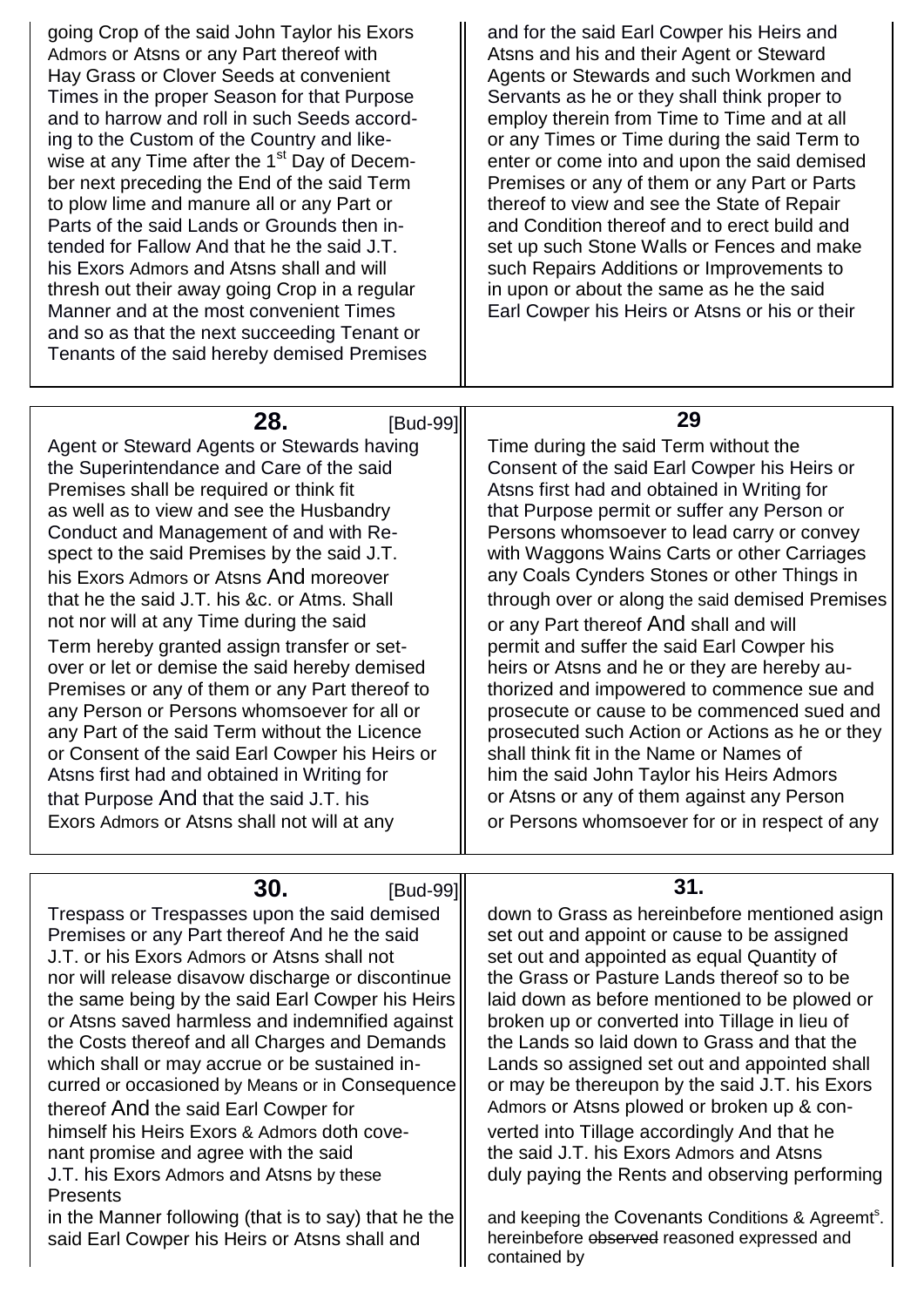| will from Time to Time when and as often as<br>any arable or tillage Grounds Part of the<br>said hereby demised Premises shall be laid                                                                                                                                                                                                                                                                                                                                                                                                                                                                                                                                                                                                                                                                                                                                         | and on the part of him and them to be Re-<br>spectively paid observed performed and kept<br>according to the true Intent and Meaning of these                                                                                                                                                                                                                                                                                                                                                                                                                                                                                                                                                                                                                                                                                    |
|--------------------------------------------------------------------------------------------------------------------------------------------------------------------------------------------------------------------------------------------------------------------------------------------------------------------------------------------------------------------------------------------------------------------------------------------------------------------------------------------------------------------------------------------------------------------------------------------------------------------------------------------------------------------------------------------------------------------------------------------------------------------------------------------------------------------------------------------------------------------------------|----------------------------------------------------------------------------------------------------------------------------------------------------------------------------------------------------------------------------------------------------------------------------------------------------------------------------------------------------------------------------------------------------------------------------------------------------------------------------------------------------------------------------------------------------------------------------------------------------------------------------------------------------------------------------------------------------------------------------------------------------------------------------------------------------------------------------------|
|                                                                                                                                                                                                                                                                                                                                                                                                                                                                                                                                                                                                                                                                                                                                                                                                                                                                                |                                                                                                                                                                                                                                                                                                                                                                                                                                                                                                                                                                                                                                                                                                                                                                                                                                  |
| 32.<br>[Bud-99]<br>Presents shall and may peacably & quietly<br>have hold use occupy possess and enjoy all<br>and singular the said Farm Lands Grounds<br>and Premises mentioned and intended to be<br>hereby demised with the appertenances except<br>as herein before excepted for and during all<br>the said Term of 17 Years without any Let<br><b>Suit Trouble Hinderance Denial Eviction</b><br>Interruption or Disturbance of from or by<br>him the said Earl Cowper his Heirs or Atsns<br>or to claim by from or under or in Trust<br>for him or them or by through or with his<br>or their Act Means Procurement Default<br>Consent or Privity And also that upon the<br>Conditions aforesaid but not otherwise the<br>said J.T. his Exors Admors or Atsns shall<br>or may in the harvest next after the End of                                                       | 33.<br>the said Term have reap take and carry away<br>to his or their own Use or Uses to any of the<br>Barns and Stock Garths belonging to the said<br>demised Premises the Crop of Corn which shall<br>have been sown upon two third Parts or not<br>exceeding 30 Acres of the arable or tillage<br>Ground of the said demised Premises in the<br>next preceding Autumn and Spring and shall<br>and may have and enjoy convenient and<br>sufficient Barn Room and Stock Garth Room<br>for the Placing and Threshing and winnowing<br>of such Corn so as he or they thresh the same<br>and remove the Corn thereof before the 12th<br>Day of May next after the End of the said<br>Term and thresh the same such Times as<br>the said Earl Cowper his heirs or Atsns or the<br>succeeding Tenant or Tenants of the said Premises |
|                                                                                                                                                                                                                                                                                                                                                                                                                                                                                                                                                                                                                                                                                                                                                                                                                                                                                |                                                                                                                                                                                                                                                                                                                                                                                                                                                                                                                                                                                                                                                                                                                                                                                                                                  |
| 34.<br>[Bud-99]<br>shall need or have Occasioned for the Straw<br>thereof It being agreed and the true Interest<br>and Meaning of these Presents and of the<br>said Parties hereto that the said Earl Cowper<br>his Heirs or Atsms or the succeeding Tenant or<br>Tenants of the said demised Premises shall<br>have all the Straw of such away-going Crop<br>to be used or disposed of as he or they shall<br>think fit and convenient And Fur-<br>ther that the said Earl Cowper his Heirs<br>or Atsns shall and will from Time to Time<br>and at all Times during the said Term upon<br>every reasonable Request and Notice in tha[t]<br>Behalf to him or them or his or their Agent<br>or Agents made or given at his or their own<br>Expence well and Sufficiently maintained &<br>keep in Repair the Roofs Walls and Main<br>Timbers of the Houses and Buildings of upon | 35.<br>and belonging to the said demised Premises<br>the said John Taylor his Exors Admors or Atsns<br>leading all such Stones Timbers Lime and<br>other Materials as shall be necessary or<br>proper to be used therein pursuant to their<br>Covenant and Agreement in that Behalf &<br>hereinbefore expressed and contained Provi-<br>ded always and it is hereby agreed and<br>declared by and between the said parties to<br>these Presents that if the said yearly Rent or<br>Sum of 55 £. or any such conditional<br>further yearly Rent or Sum as herein before<br>reserved or mentioned and made payable<br>(in Case any such shall become payable) or<br>any Part thereof shall be in Arrear and unpaid<br>for the Space of 40 Days next over or after<br>any of the Days or Times herein before appointed              |
| 36.<br>[Bud-99]                                                                                                                                                                                                                                                                                                                                                                                                                                                                                                                                                                                                                                                                                                                                                                                                                                                                | 37.                                                                                                                                                                                                                                                                                                                                                                                                                                                                                                                                                                                                                                                                                                                                                                                                                              |
| for Payment thereof (the same having been<br>demanded when or at any Time after due)<br>or if the said J.T. his Exors Admons or Atsns<br>shall assign transfer or set-over let or de-<br>mise the said Farm Lands Grounds and<br>Premises mentioned and intended to be hereby<br>demised or any of them or any Part thereof                                                                                                                                                                                                                                                                                                                                                                                                                                                                                                                                                    | from thenceforth in any such cases it shall<br>and may be lawful to and for the said<br>Earl Cowper his Heirs or Atsns into and upon<br>the said hereby demised Premises or any of<br>them or any Part thereof in the name of<br>the whole wholly to reenter and the same to<br>have again retain repossess and enjoy as his                                                                                                                                                                                                                                                                                                                                                                                                                                                                                                     |

for all or any Part of the said Term hereby  $\|\quad$  or their former Estate and the said J.T. his thereof granted without the Licence and **Exors Admons or Atsns and all other Persons**<br>
Consent of the said Earl Cowper his Heirs **Exors Admons or Atsns and all other Persons** 

in Possession of the said Premises and claiming